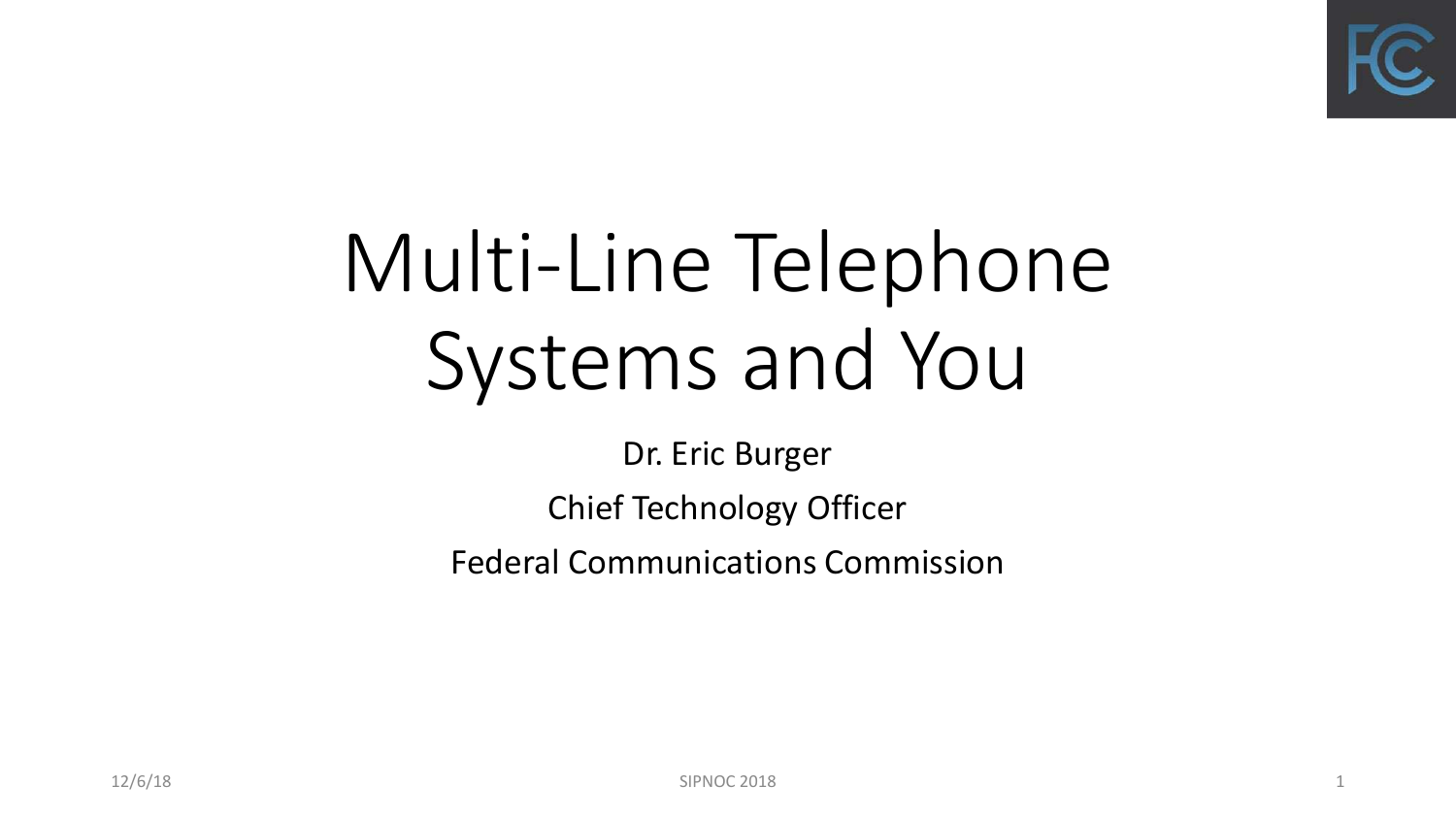

#### Disclaimer

- These comments do not necessarily reflect the position of the Federal Communications Commission
- The comments are not part of an FCC rulemaking
- Doing (or not) the things discussed here may (or may not) satisfy the proposed requirements of the rulemaking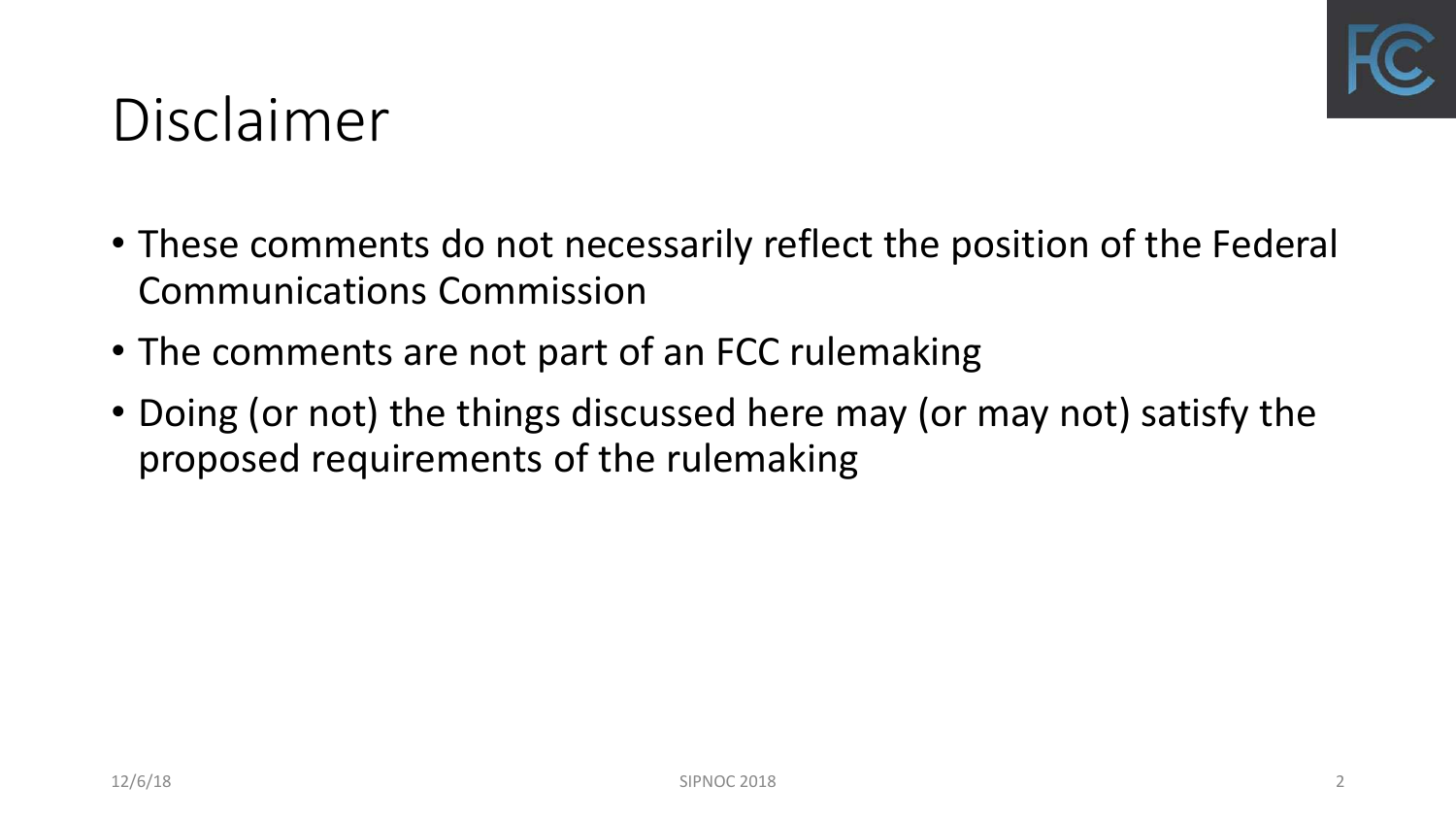

#### Commission Adopts MLTS NPRM

| <b>Federal Communications Commission</b>                                                                                                                   | FCC 18-132                   |  |  |
|------------------------------------------------------------------------------------------------------------------------------------------------------------|------------------------------|--|--|
| <b>Before the</b><br><b>Federal Communications Commission</b>                                                                                              |                              |  |  |
| Washington, D.C. 20554                                                                                                                                     |                              |  |  |
| $+$<br>In the Matter of                                                                                                                                    |                              |  |  |
| Implementing Kari's Law and Section 506 of<br><b>RAY BAUM'S Act</b>                                                                                        | PS Docket No. 18-261         |  |  |
| Inquiry Concerning 911 Access, Routing, and<br>Location in Enterprise Communications Systems                                                               | PS Docket No. 17-239         |  |  |
| <b>NOTICE OF PROPOSED RULEMAKING</b>                                                                                                                       |                              |  |  |
| Adopted: September 26, 2018                                                                                                                                | Released: September 26, 2018 |  |  |
| Comment Date: [45 days from the date of publication in Federal Register]<br>Reply Comment Date: [75 days from the date of publication in Federal Register] |                              |  |  |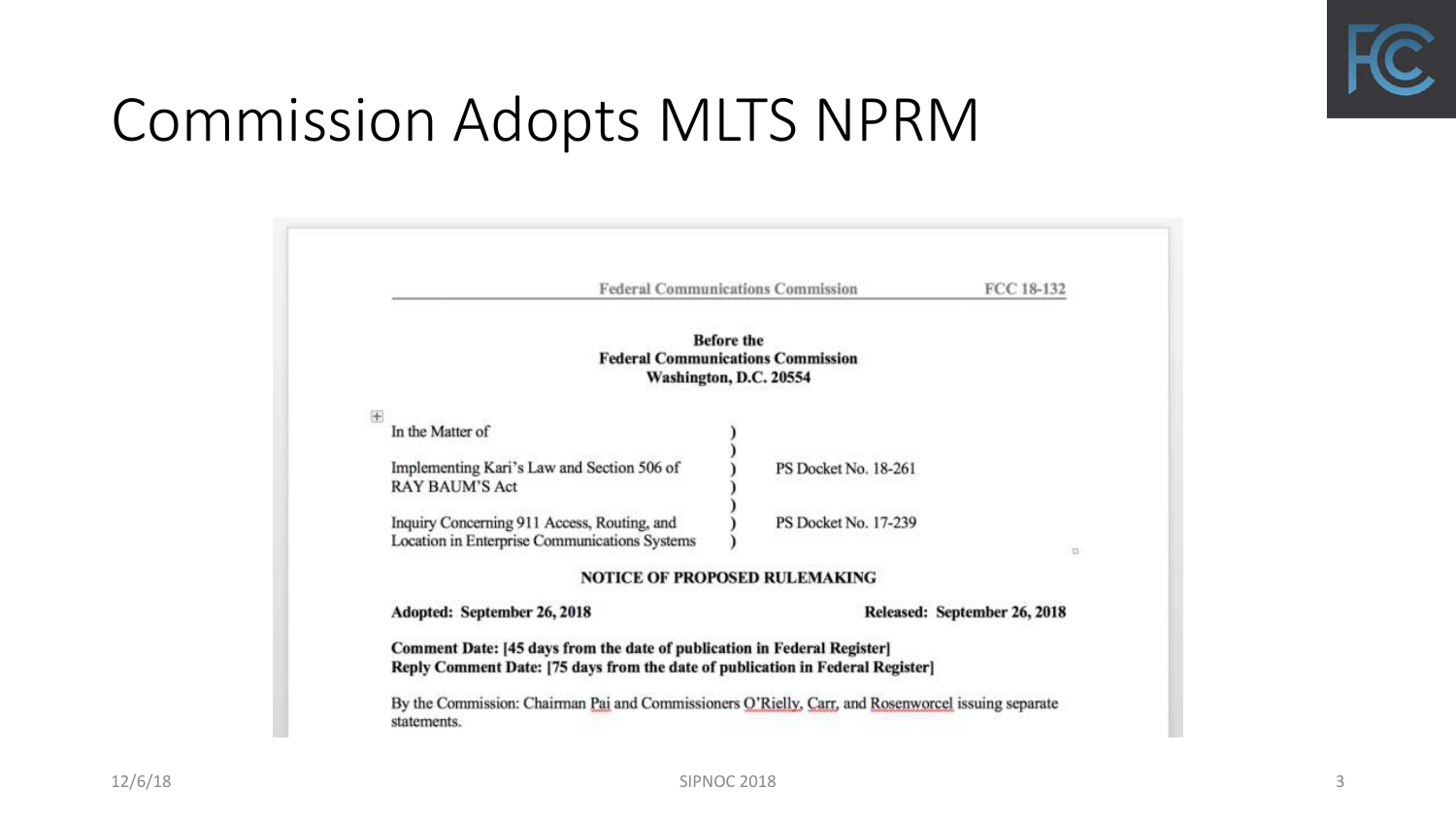

## Relevance for SIPNOC audience (you)

*34. Multi-line telephone system*. The *Notice* proposes to define MLTS consistent with Kari's Law and RAY BAUM'S Act which define MLTS as "a system comprised of common control units, telephone sets, control hardware and software and adjunct systems, including network and premises based systems, such as Centrex and VoIP, as well as PBX, Hybrid, and Key Telephone Systems (as classified by the Commission under part 68 of title 47, Code of Federal Regulations), and includes systems owned or leased by governmental agencies and non-profit entities, as well as for profit businesses." The *Notice* proposes to interpret this definition to include the full range of networked communications systems that serve enterprises, including circuit-switched and IP-based enterprise systems, as well as cloud-based IP technology and over-the-top applications. We further interpret this definition to include systems that allow outbound calls to 911 without providing a way for the PSAP to place a return call.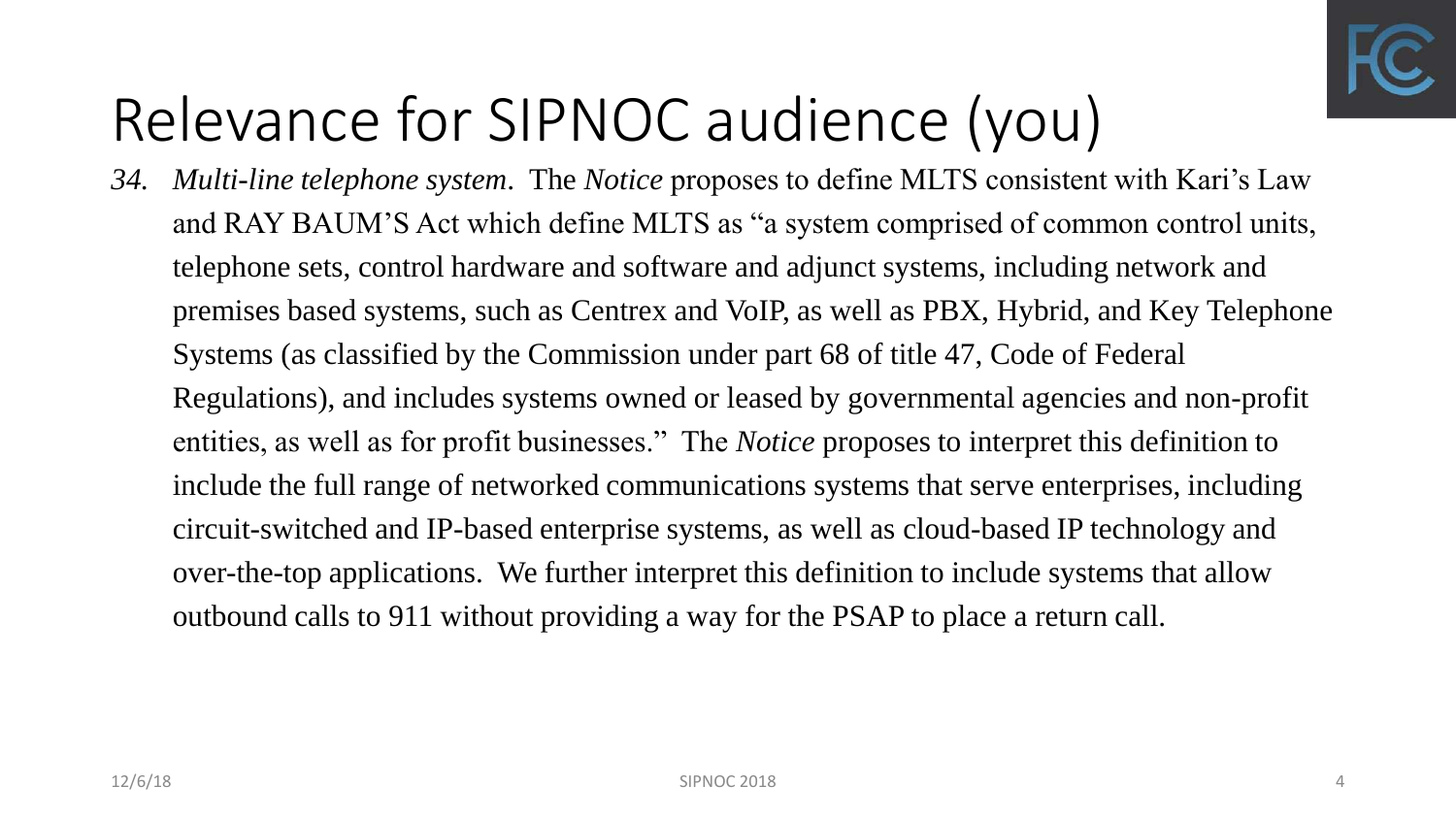

## Relevance for SIPNOC audience (you)

*34. Multi-line telephone system*. The *Notice* proposes to define MLTS consistent with Kari's Law and RAY BAUM'S Act which define MLTS as "a system comprised of common control units, telephone sets, control hardware and software and adjunct systems, including network and premises based systems, such as Centrex and VoIP, as well as PBX, Hybrid, and Key Telephone Systems (as classified by the Commission under part 68 of title 47, Code of Federal Regulations), and includes systems owned or leased by governmental agencies and non-profit entities, as well as for profit businesses." The *Notice* proposes to interpret this definition to include the **full range of networked communications systems that serve enterprises, including circuit-switched and IP-based enterprise systems, as well as cloud-based IP technology and over-the-top applications. We further interpret this definition to include systems that allow outbound calls to 911 without providing a way for the PSAP to place a return call.**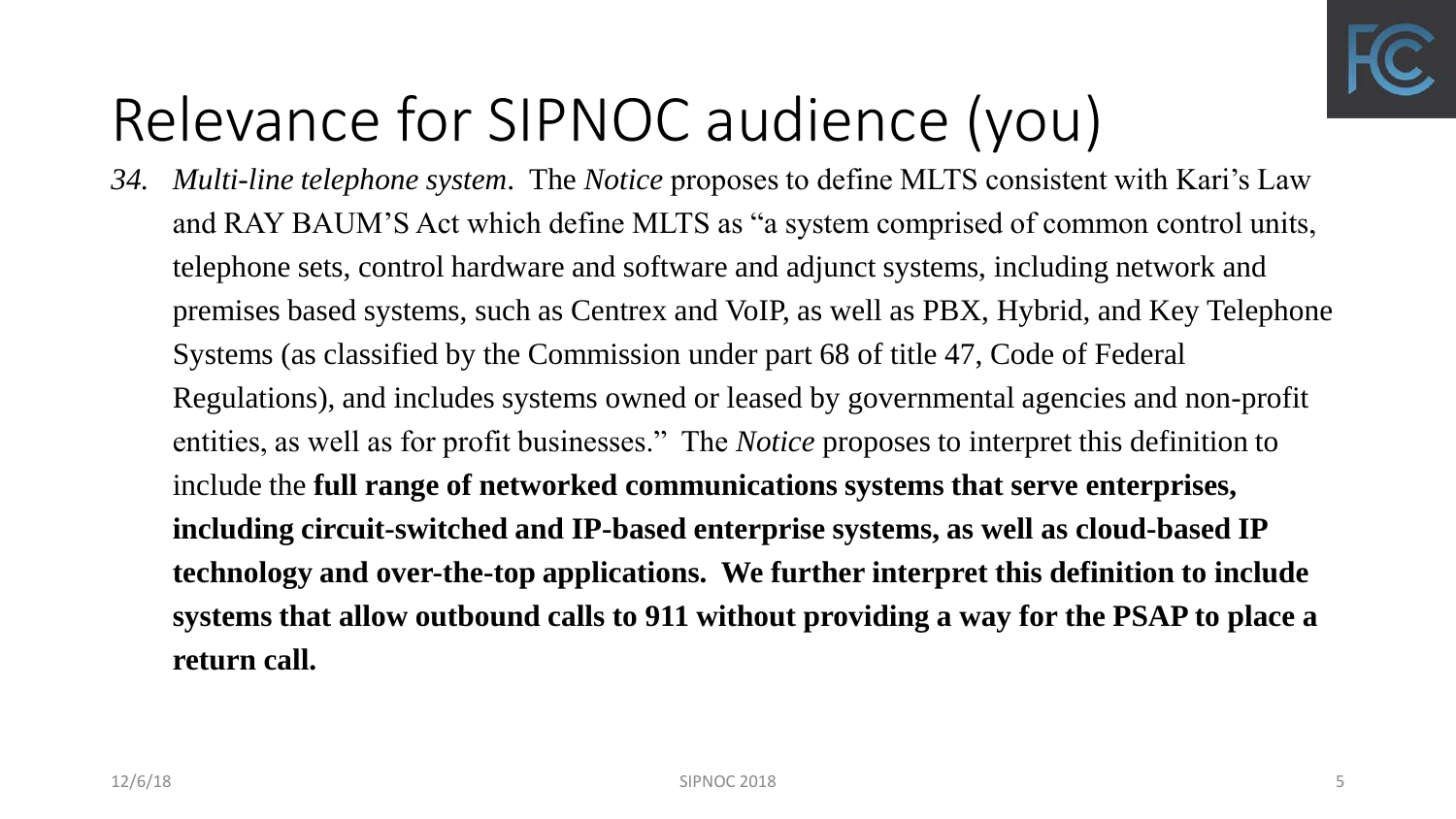

#### Who?

- If you build it, you need to do it
- If you buy it, you need to do it
- If you operate it, you need to do it
- What if you have one already that doesn't do it?
	- You need to do it if you don't need a hardware upgrade
	- You need to do it if you don't need a **substantial** software upgrade
	- You need to do it if you don't need a **significant** purchase
- In short, just about everyone needs to build it / offer it / use it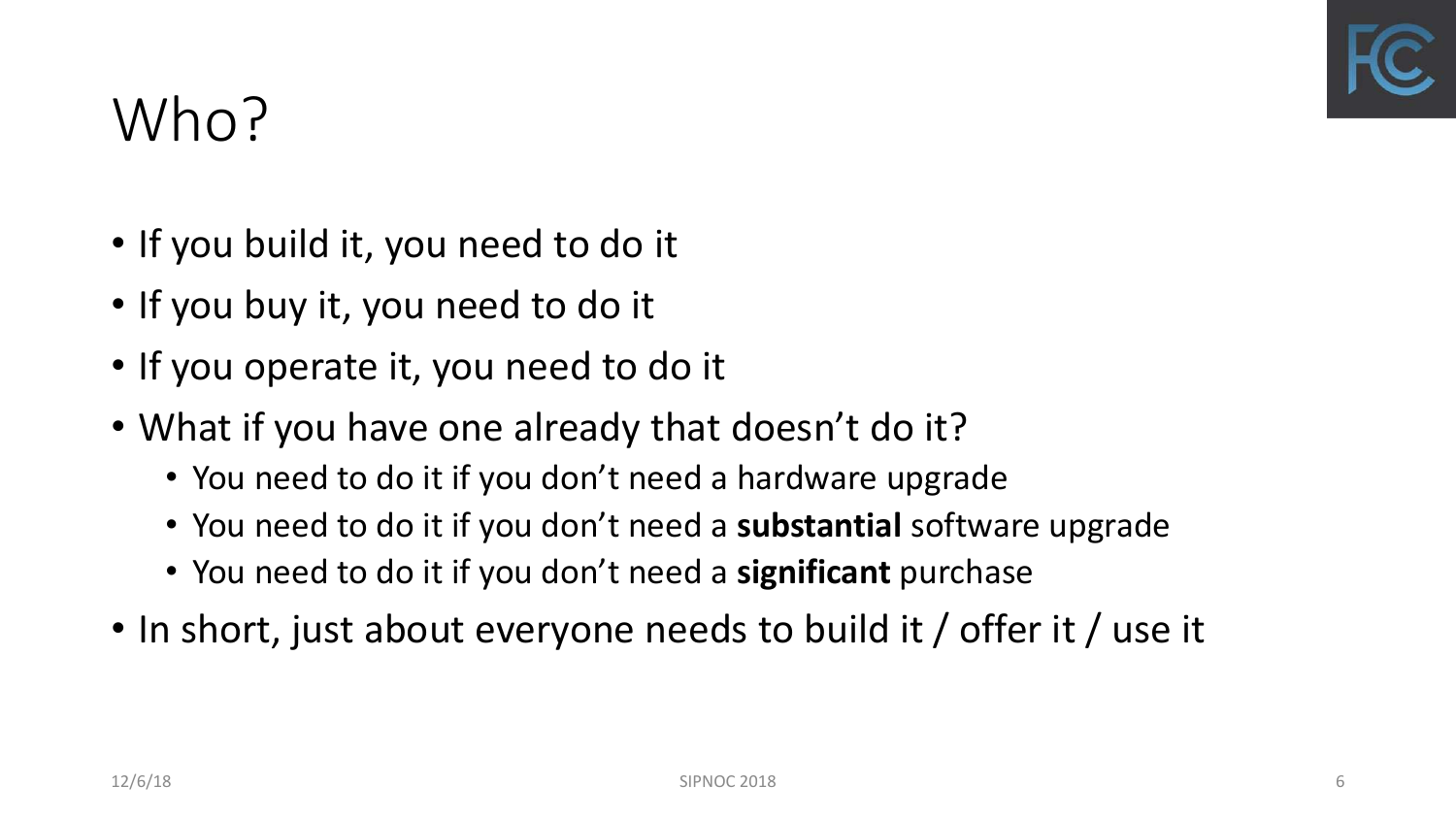

#### What do you need to do?

- Direct Dial 911
- Dispatchable Location
- On-site Notification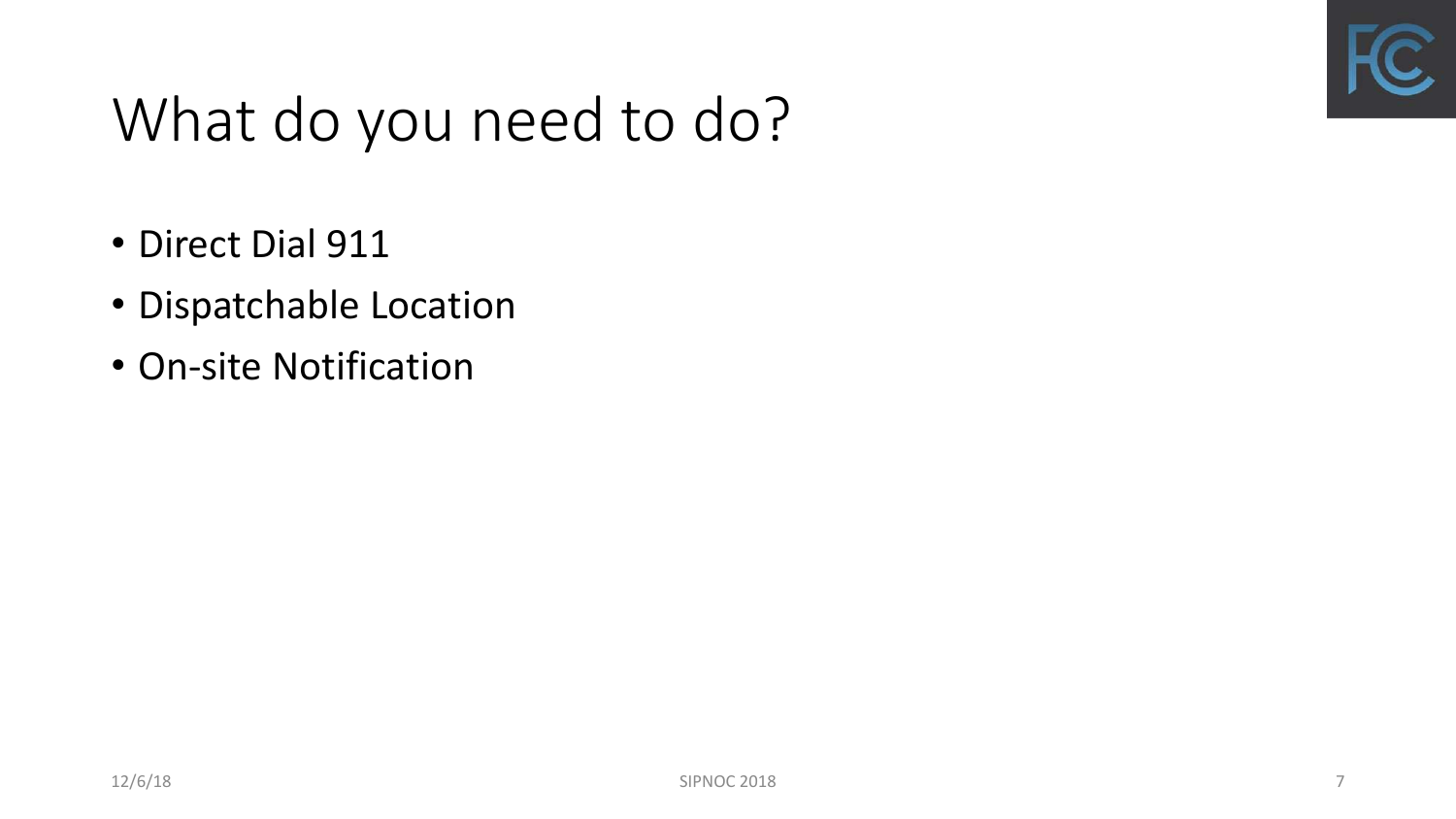

#### Direct Dial 911 – Keri's Law

- No matter what a telephone systems dial pattern is, "911" gets to the PSAP
- Not a requirement, but expectation is current and common dial patters will still work
	- 9,911
	- 8,911
	- *etc.*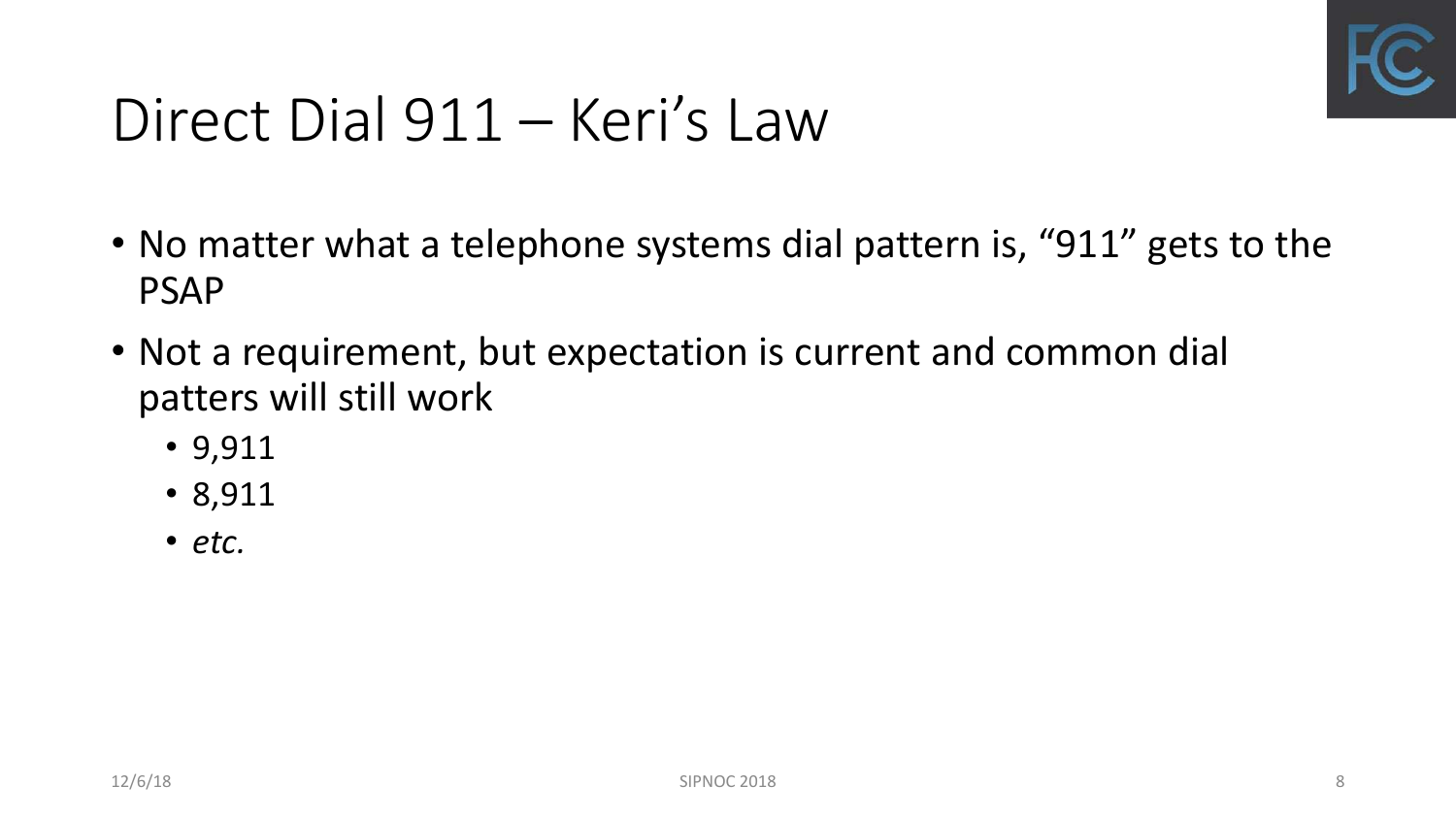

#### Dispatchable Location

*56. Defining Dispatchable Location*. RAY BAUM'S Act defines "dispatchable location" as "the street address of the calling party, and additional information such as room number, floor number, or similar information necessary to adequately identify the location of the calling party." […] We seek comment on this proposal.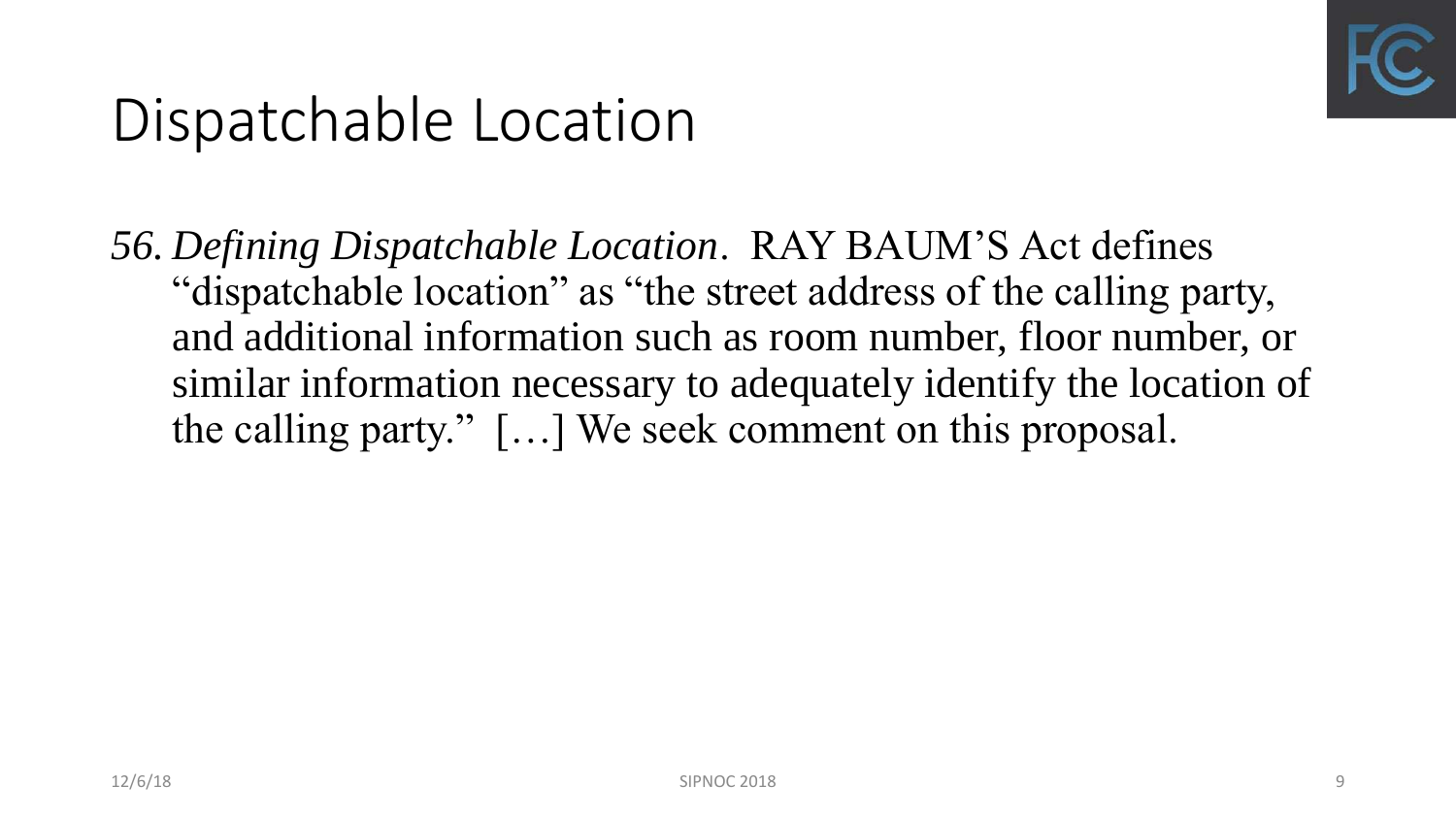

#### Notification

*19. Applicability and Obligations*. Consistent with Kari's Law, we propose to adopt implementing regulations requiring that a person engaged in the business of installing, managing, or operating MLTS shall, in installing, managing, or operating the system, configure it to provide a notification that a 911 call has been placed by a caller on the MLTS system. The system configuration must provide for the notification to be transmitted to a central location at the facility where the system is installed or to another person or organization regardless of location, if the system is able to be configured to provide the notification without an improvement to the hardware or software of the system.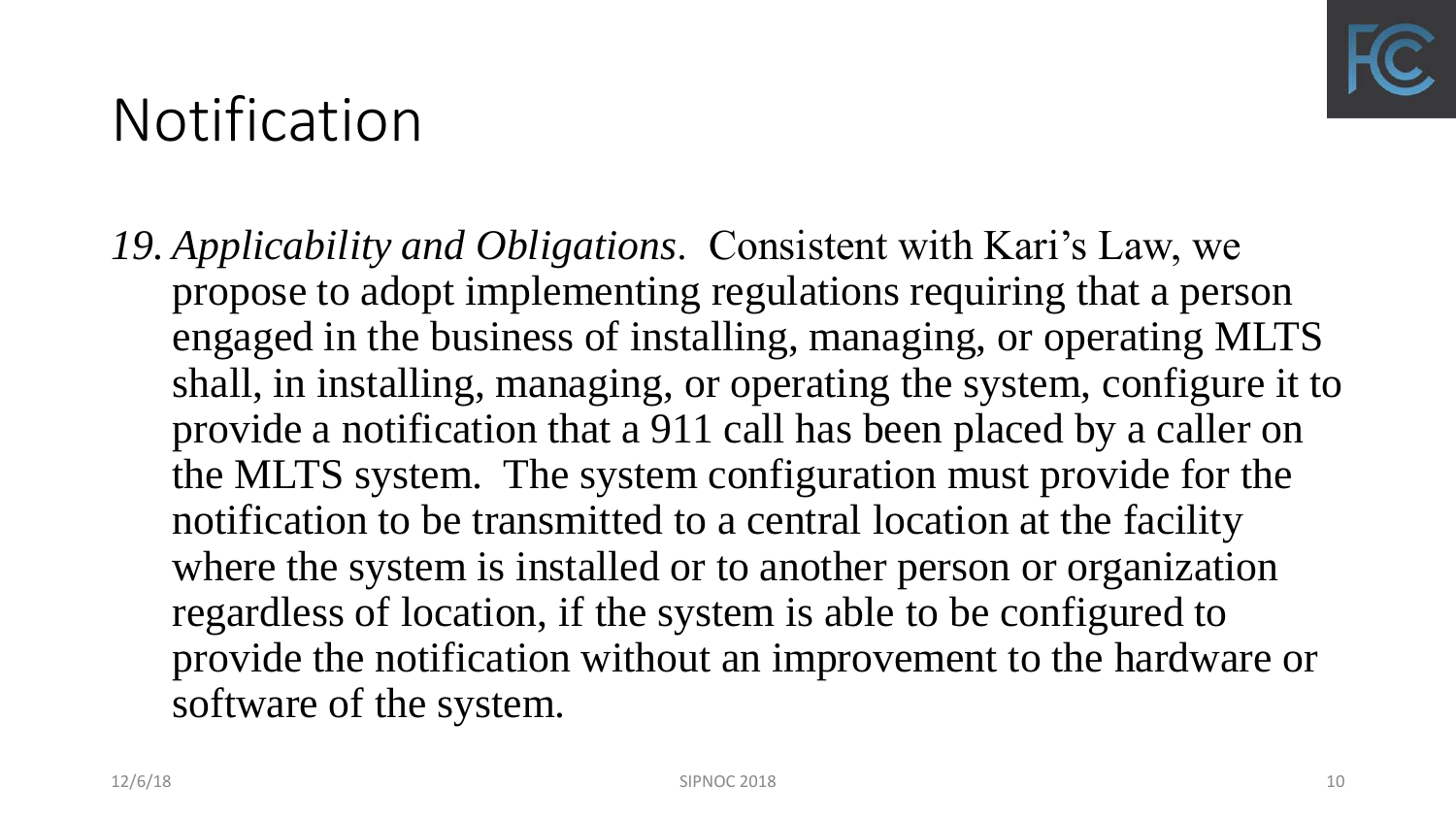

#### Notification

*19. Applicability and Obligations*. Consistent with Kari's Law, we propose to adopt implementing regulations requiring that a person engaged in the business of installing, managing, or operating MLTS shall, in installing, managing, or operating the system, configure it to provide a notification that a 911 call has been placed by a caller on the MLTS system. **The system configuration must provide for the notification to be transmitted to a central location at the facility where the system is installed or to another person or organization regardless of location**, if the system is able to be configured to provide the notification without an improvement to the hardware or software of the system.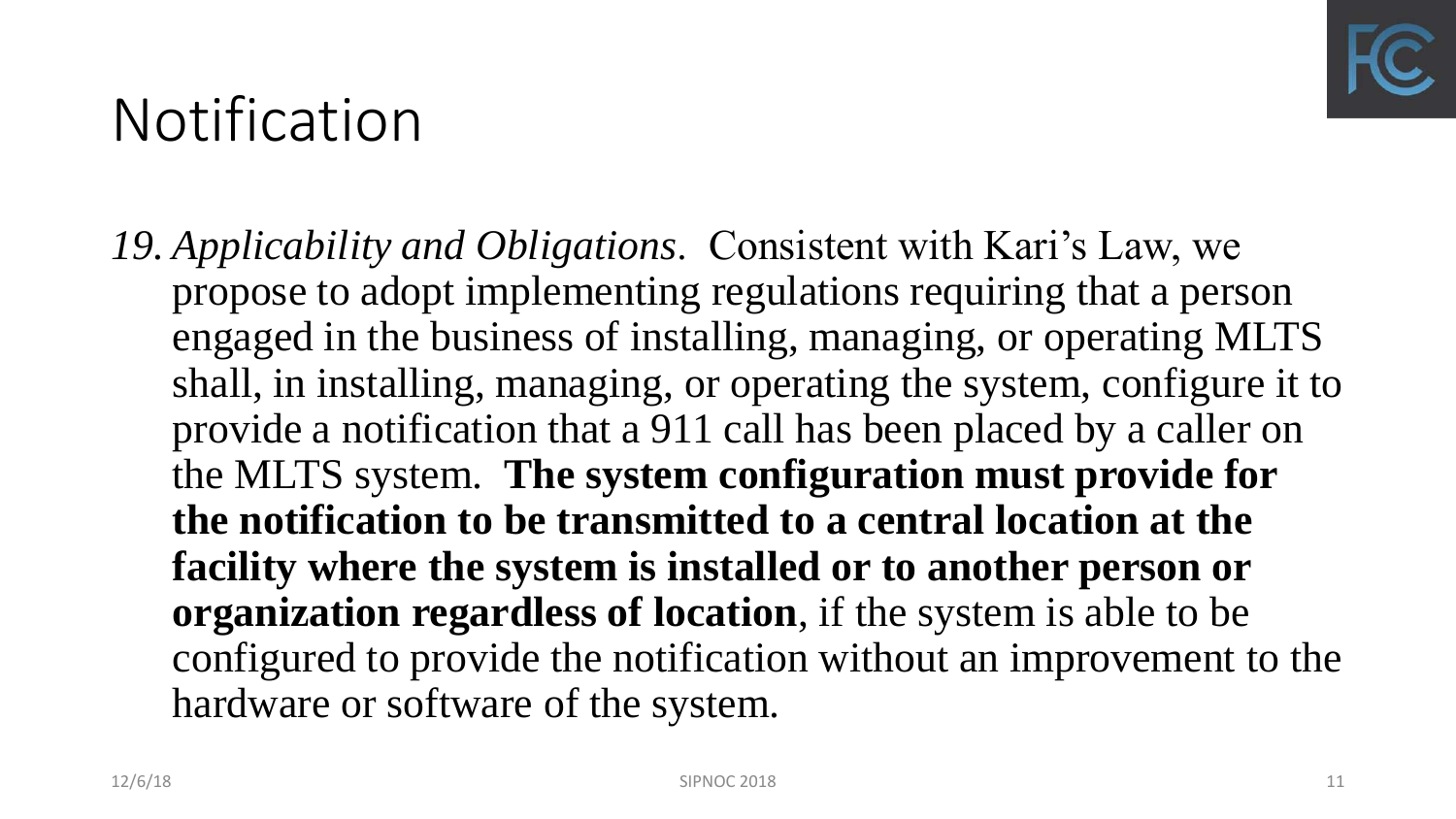

#### Must Provide Notification

- As proposed, **all** MLTS must provide notification to central location
- Typical scenario
	- Campus police
	- Hotel security
	- Enterprise PSAP
- Includes **everyone, no matter how small**
	- IP Centrex
	- Key Systems
- Comments welcome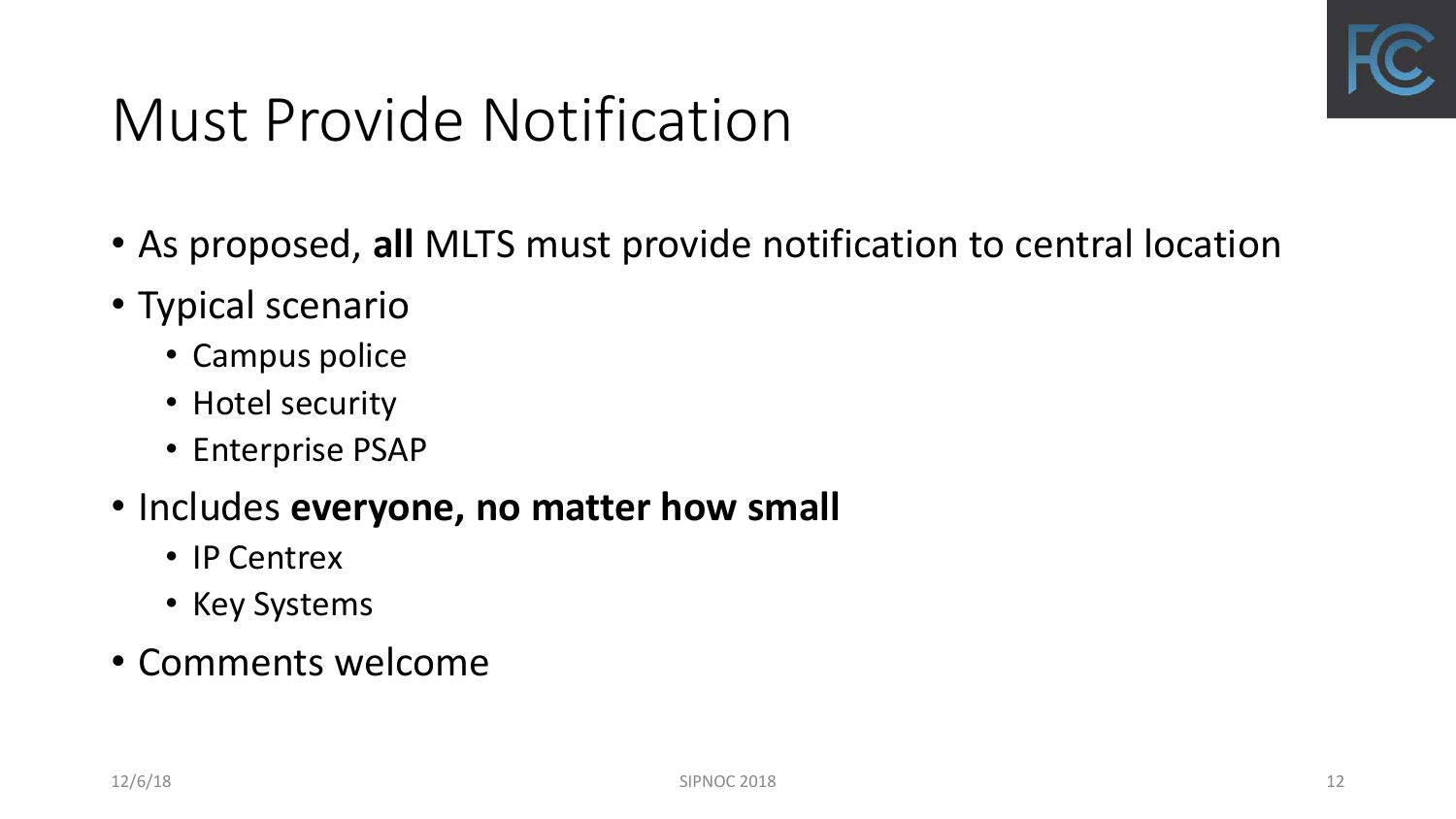

#### Lots of questions in the NPRM!

| œ<br>ü                                  | https://www.fcc.gov/ecfs/filings                           | For assistance with using ECFS, please contact the ECFS Help Desk at 202-418-0193 or via email at ECFSHelp@fcc.gov. |                                           |                        | $\mathcal{H}$ | $0 - \frac{1}{2}$ | $\bigcirc$<br>÷ |
|-----------------------------------------|------------------------------------------------------------|---------------------------------------------------------------------------------------------------------------------|-------------------------------------------|------------------------|---------------|-------------------|-----------------|
| Federal<br>Communications<br>Commission |                                                            | <b>Filings &amp; Proceedings</b><br><b>SEARCH</b>                                                                   | Submit a<br><b>FILING</b>                 | Check filing<br>STATUS | $User$ HELP   |                   |                 |
|                                         | <b>Standard Filing</b>                                     | <b>Express Comment</b>                                                                                              |                                           | Non-Docketed Filing    |               |                   |                 |
| Submit a Filing                         |                                                            |                                                                                                                     | $\overline{2}$<br><b>FILING</b><br>REVIEW | з<br>CONFIRMATION      |               |                   |                 |
| Proceeding(s)                           | 18-261                                                     | 17-239                                                                                                              |                                           |                        |               |                   |                 |
| Name(s) of Filer(s)                     | *Required - Add Filer(s). Press ENTER key after each entry |                                                                                                                     |                                           |                        |               |                   |                 |
| Law Firm(s)                             | Add Lawfirm(s). Press ENTER key after each entry           |                                                                                                                     |                                           |                        |               |                   |                 |
| Attorney/Author<br>Name(s)              | Add Author(s). Press ENTER key after each entry            |                                                                                                                     |                                           |                        |               |                   |                 |
| <b>Primary Contact</b><br>Email         | example@email.com                                          |                                                                                                                     |                                           |                        |               |                   |                 |